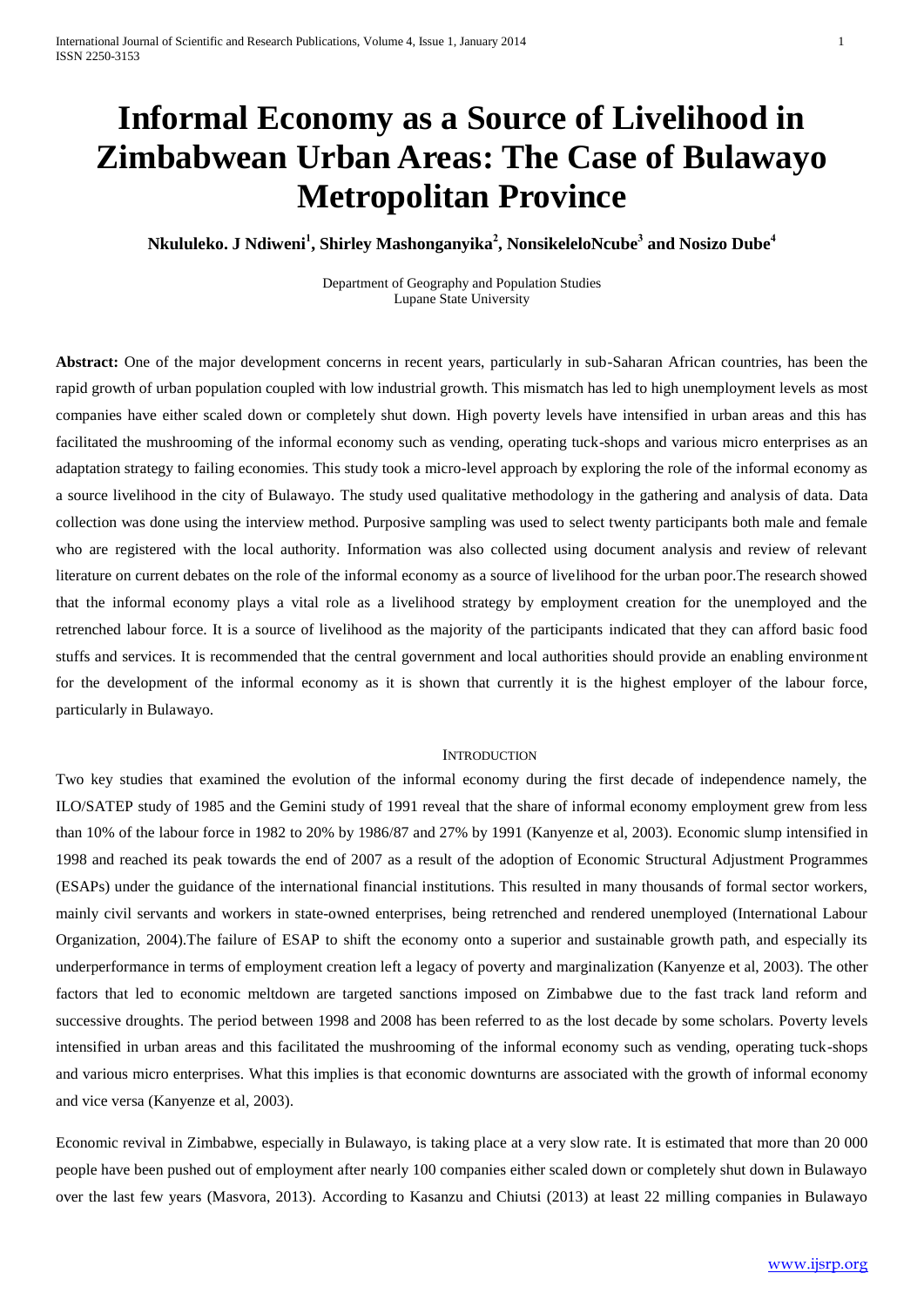have temporarily closed as they are being pushed out of business by cheap imports that are flooding the country from neighbouring South Africa and Botswana, for example, National Foods is now operating four days per week. This is a result of the influx of mealie-meal from South Africa and Botswana into the country especially Bulawayo largely due to its proximity to the two neighbouring countries. According to the Confederation of Zimbabwe Industries (CZI) manufacturing survey released in September 2013, imports increased by about 18,8 percent from January to July compared to the same period in 2012 and exports fell by 3,4 percent between January and July 2013 compared to 2012 (Kasanzu and Chiutsi, 2013).

De-industrilisation in the city has forced many people into the informal economy since the informal economy tends to be driven by unemployment and retrenchment. Almost everyone is trying to get money from setting up some small business to fill the gap that was created by massive de-industrialisation of the city (Masvora, 2013). However, there is controversy on the actual level of unemployment in the country. The real level of unemployment is almost impossible to gauge as countless Zimbabweans are making a living in the informal sector. According to John Robertson (2013), a prominent Zimbabwean economist, Zimbabwe's unemployment rate remains very high at more than 70 percent with less than 900 000 people formally employed out of a 13 million population. He further asserts that an estimated 100 000 jobs have been lost from 2004 up to date as government fails to create new jobs and it is the informal economy that has borne the brunt of absorbing the masses of unemployed people. This assertion has been opposed by other sections who claim that unemployment rate has been overstated to tarnish Zimbabwe's international standing. Only 7,7 percent of economically active Zimbabweans are unemployed (Mukarati, 2013). The Zimbabwe National Statistics Agency (ZIMSTAT) has pegged the country's unemployment rate at 10.7 percent - a figure that has been dismissed as grossly misleading by economists and the country's largest labour union (Mukarati, 2013). ZIMSTAT defines unemployment as lack of any means of contributing to the country's gross domestic product (ibid). This is interesting, when read in comparison to the latest African statistics that peg the rate of unemployment in Namibia at 51,2 percent, 48 percent for Senegalese, Kenya 40 percent, Nigeria 23,9 percent, South Africa 22,7 percent, Tunisia 18,8 percent, Botswana 17,8 and 10 percent in Algeria **(**Mukarati, 2013). At provincial level, the highest rate of unemployment is in Harare and Bulawayo where 24,6 and 24 percent of the economic active population respectively are jobless (ibid). Unemployment in Bulawayo has been exacerbated by de-industrialisation.

Therefore, organizing the informal economy and recognizing its role as a profitable activity may contribute to the economic development as asserted by Financial Express (2013) that the informal economy contributes around 19,5% of Zimbabwe's Gross Domestic Product (GDP) and informal non-farm activities contribute \$810 million. This can also improve the capacity of informal workers to meet their basic needs by increasing their incomes and strengthening their legal status.

According to Rogerson (1997), since the late 1970s, the focus of informal sector research has shifted from definitional concerns to whether the sector constitutes an arena for increasing income and employment, the relationship between the formal and the informal sectors and, what role, if any, should the government play.Therefore, the objective of this study is to critically analyze the role of the informal economy in the livelihood of Bulawayo residents. Ellis (2000) points out that livelihood strategies are composed of activities that generate the means of household survival. The informal economy is a livelihood strategy because it enables people to make a living (Mugisha, 2000).

## **METHODOLOGY**

The study used qualitative methodology in the gathering and analysis of data. Qualitative research uses a naturalistic approach that seeks to understand phenomena in context-specific settings, such as "real world setting (where) the researcher does not attempt to manipulate the phenomenon of interest" (Patton, 2002). Data collection was done using the interview method. According to Kitchin and Tate (2000), the interview method allows the researcher to produce a rich, deep and varied data set in an informal setting. It provides a thorough examination of experiences, feelings or opinions that closed questions could never hope to capture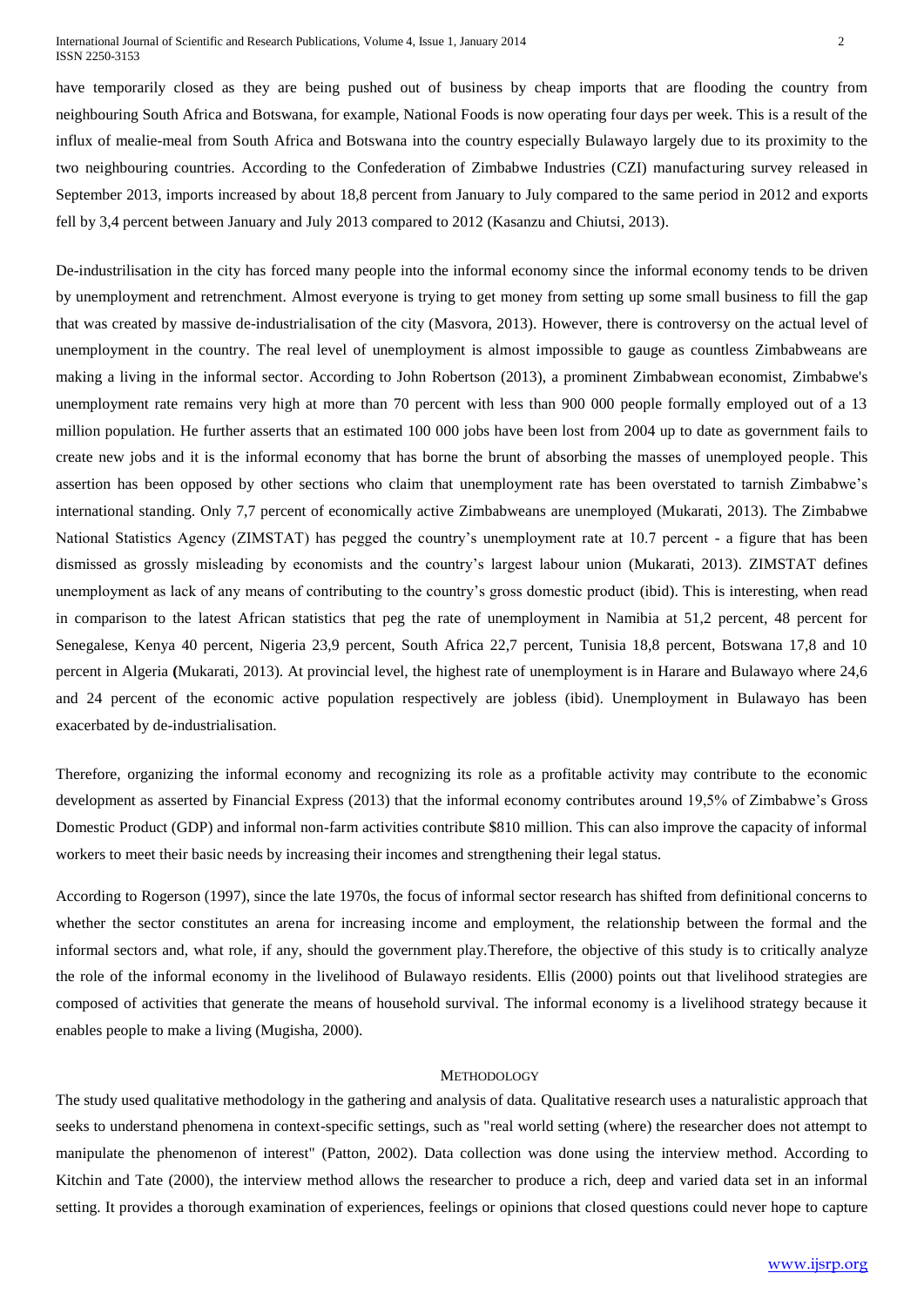International Journal of Scientific and Research Publications, Volume 4, Issue 1, January 2014 3 ISSN 2250-3153

(Ibid). Purposive sampling was used to selecttwenty participants both male and female who are registered with the local authority. Information was also collected using document analysis and review of relevant literature oncurrent debates onthe role of the informal economy as a source of livelihood for the urban poor.

The research took a micro level approach by focusing on Entumbane bus terminus in Bulawayo Metropolitan. The area has a lot of economic activities since it is located near the bus terminus, shopping mall and high density suburbs.

## **RESULTS**

## **Ownership**

The ownership demographics show that the informal sector is dominated by females, that is, 55% females and 45% males.The sector is dominated by people in the age cohort of 31-40 years as they constituted 40% of the total respondents while the age of 51+% are the least involved in the informal sector constituting a mere 10%. It is also dominated by married people as they constituted 60% of the respondents with the second being the unmarried constituting a 25% and the widowed and the divorced only accounted for 15% of the total population as shown by the results.The findings indicate that 80% of the respondents had reached Ordinary level certificate while Advanced level holders constituted 10%. It was also found that 7% of the participants had primary education and 3% had a tertiary qualification.

## **Employment creation**

It was found that the informal economy provides employment as 50%of the respondents were employees and the other 50% were the owners of the businesses. The results also revealed that 60% of the businesses have been in operation for more than two years and 40% for less than two years. The types of goods sold includecloth vending, agricultural produce, electronic goods, cosmetics, kitchen utensils, spices, fast foods vending and farm implements.

## **Income generated per month**

The monthly incomes generated per month as shown by the findings indicate that45% of the business owners get US\$400, 30% raiseUS\$251-\$399, 15% generateUS\$100-\$200 and 10% raise less than \$100. This is illustrated by the bar graph below: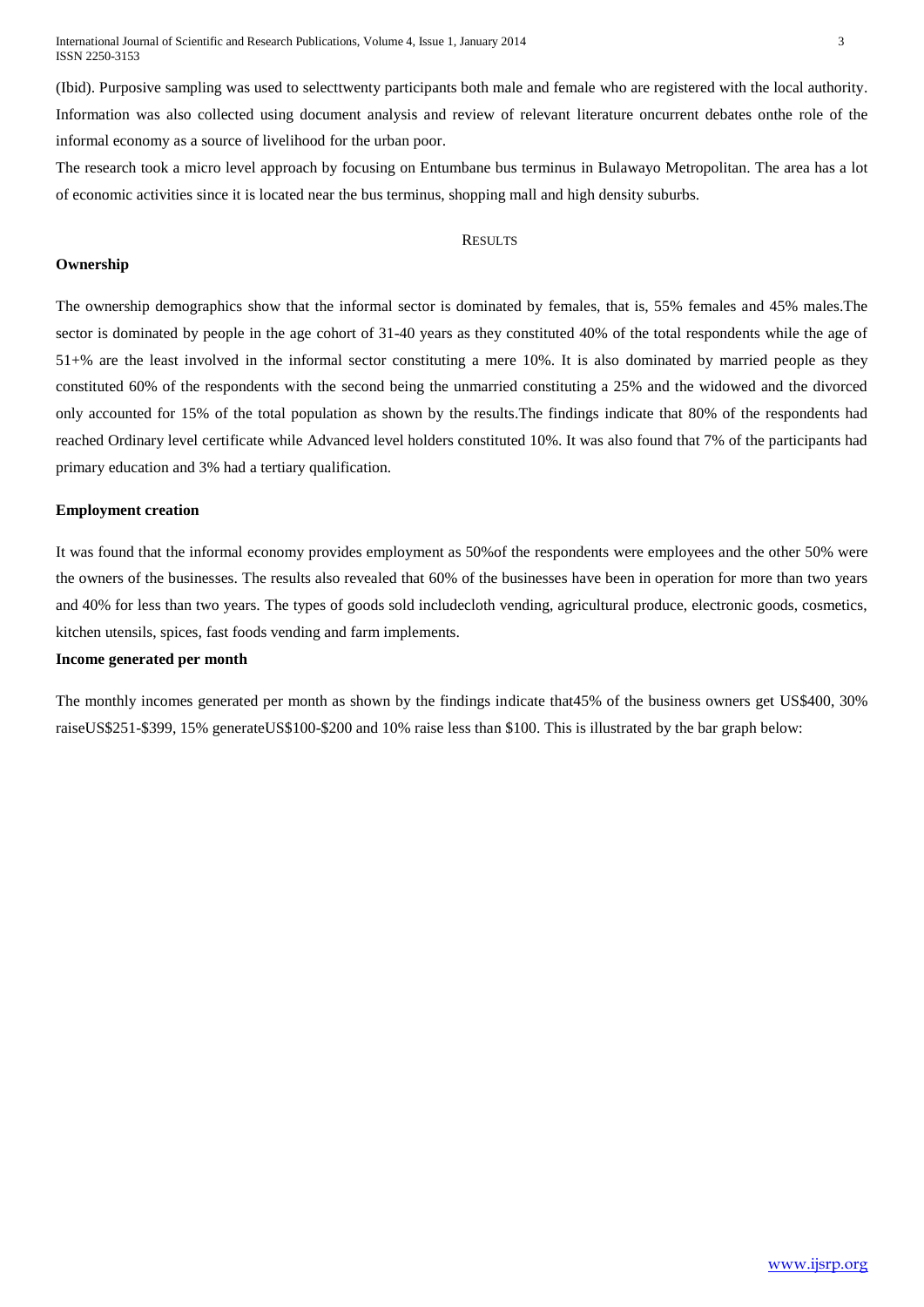

#### **How much does the business make per month**

# **Fig 1: Bar graph showing how much is earned from sales in the informal sector on a monthly basis**

The cash obtained is used for education, remittances, rentals and buying food and 50% of the respondents revealed that the amount obtained from sales is insufficient to cater for their basic household needs while the remaining 50% revealed that the mount can sustain their household needs.

From the study all respondents revealed that they have no alternate source of income apart from selling and also the study shows that all businesses are registered with the Bulawayo City Council and they pay \$14 per month for the right to sell.

## **DISCUSSION**

The results obtained in this study clearly show that women tend to constitute the majority of the urban poor because of constraints imposed by socio-economic, cultural and political factors. Like their rural counterparts, women in urban areas are further disadvantaged because most of them often lack the formal education and training and these are bases for accessing formal employment. Surveys show that Non-Governmental Organisations (NGOs) addressing women's issues in towns have tended to focus on their domestic roles.

The study revealed that women tend to make up the greatest portion of the vendors in the informal sector since the majority lack formal education and skills because of a patriarchal nature of the society.The pre-ESAP surveys carried-out by Kanyenze et al (2003) in Zimbabwe indicate that women accounted for 67% of all micro-enterprises in 1991 and constituted 57% of the total informal economy employment and the average age of participants was 37-38 years. According to Bhana et al (2009) in the African context girls are often marginalised, the benefits of education including increased economic opportunities are given to the males. A study on the role of the informal sector in coping with economic crisis which was carried out in Thailand and Zambia by the International Labour Organisation in 2004 reflect that in Zambia both women and men increased their participation in the informal economy, particularly in urban areas, due to massive formal sector retrenchment, a fall in real wages, the rising cost of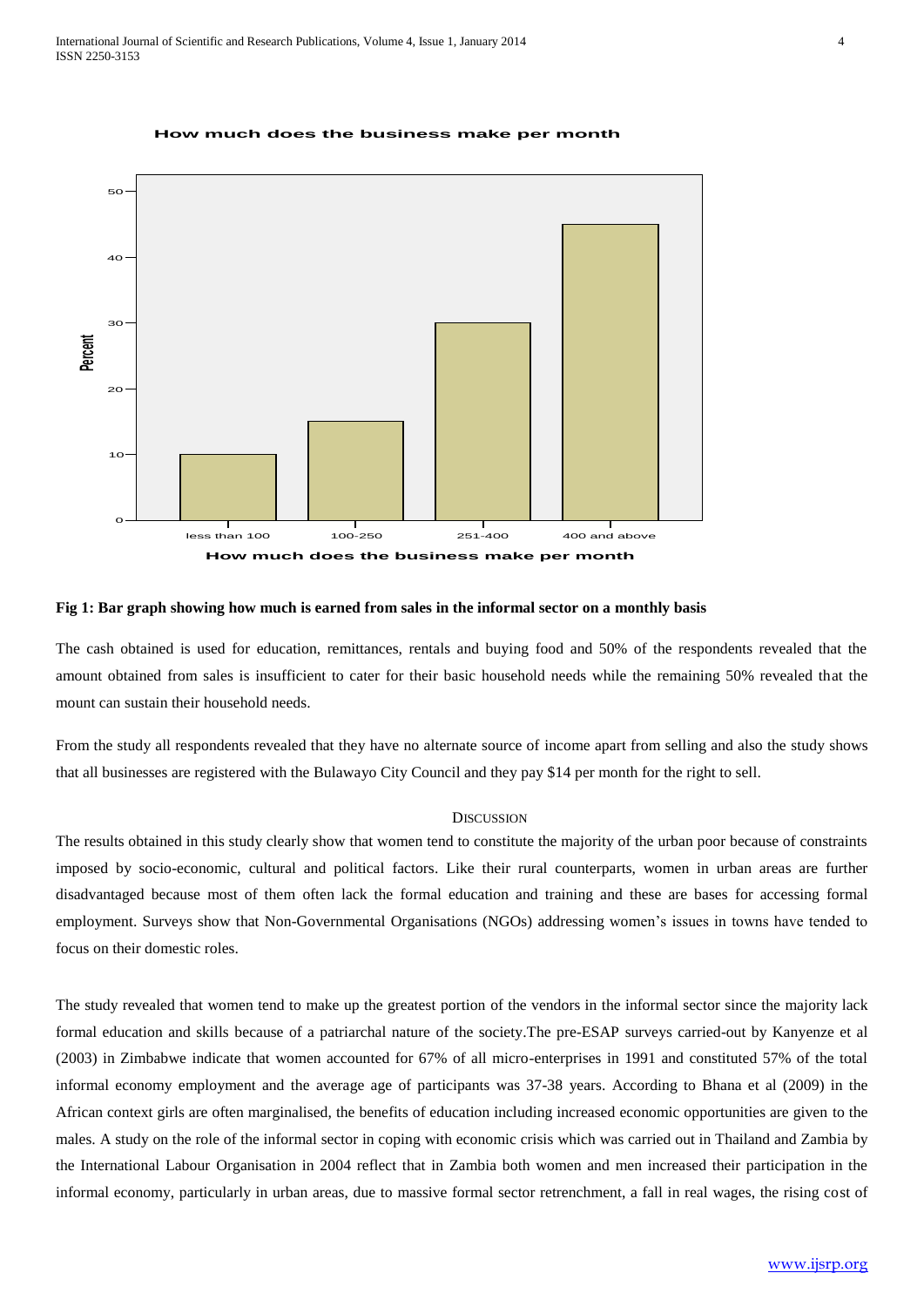living, and increased mortality due to HIV and AIDS. It is further shown that women tended to undertake such culturally defined activities as vending foodstuffs, running mini-restaurants and tailoring, while men tended to engage in furniture making, welding and metal fabrication and trading, which yield higher income. These findings are in agreement with this study. Men are very particular in the choice of business under the informal economy. Men prefer to remain unemployed rather than do work they considered only suitable for women, such as selling food or engaging in piece-rate activities (ILO, 2004).

The research showed that the sector is dominated by people in the age cohort of 31-40 years as they constituted 40% of the participants. This is attributed to the 2007/8 near collapse of the Zimbabwean economy that almost saw the total shutdown of the formal sector. On this context, most of the economically dropped from learning institutions and others were left jobless and resorted to the informal sector. However, it is difficult to come up with real figures of the people employed in the informal economy because most studies assume that the informal sector is the preserve of the poor (Rakowski, 1994). These assumptions make it impossible to capture the increasing number of people in some African cities who operate in the formal and informal sector simultaneously because many formal sector employees join the informal sector as an income supplementing and/or incomediversification strategy (Kaseke, 1998).

From the research, 80% of the participants did O-level while A-level holders were 10% and tertiary together with primary education holders were also 10%. This is because Zimbabwe's education system is currently suffering from a detrimental decline in public funding in conjunction with political unrest. In 2007 O-level pass rate crashed from 72% to 11%. This was fuelled by teachers having one on strike and this explains why the formal sector is dominated by the people with low education levels (Raath, 2008).

From the study the informal sector has helped in livelihood strategies i.e. money obtained for various purposes such as education, remittances, rentals and groceries. According to ILO (2004) the poverty datum line is at \$541 for a family of 5, the results of this study show that the participants make less money (45% make \$400) which is below the poverty datum line amount. Therefore the informal sector is unsustainable. Carr and Chen (2001) observed that the relationship between the informal sector and poverty is uncasual. There is a negative association between increased informal sector and economic growth because it was observed that there is a higher proportion of impoverished employees working in the informal sector.

The study revealed that the informal sector in Entumbane is the only viable source of livelihood for those involved as all the participants have no second sources of income. They are not involved in multiple livelihood strategies as they indicated that their businesses needed more attention.However, some studies have described the informal sector as a poor creator of employment and thus not a reliable sector for job creation opportunities as well as the basis for a sound national economy. From a technical point, the informal sector is a replica of the formal sector in that most of the activities carried out in the informal sector are similar to those carried out in the formal sector and people engaged in the informal sector are former employees of the formal sector. The only discernible difference is that informal sector activities are more subsistence oriented hence the reason for unsustainability in the sector (Carr and Chen, 2001)

Although the informal sector helps in livelihood strategies and increasing the GDP of the country, it faces various challenges. Firstly, there is shortage of capital to start a business or to expand. Most participants argued that they are operating below capacity because they have no access to loans from financial institutions since they do not have collateral security. This concurs with the assertion of the renowned Zimbabwean economist John Robertson who stated that it is difficult for people in the informal sector to secure credit facilities because they do not have evidence to secure such services since their incomes are erratic and low with little production involved and they lack things like payslips and bank account statements as an indication to the lender that one can pay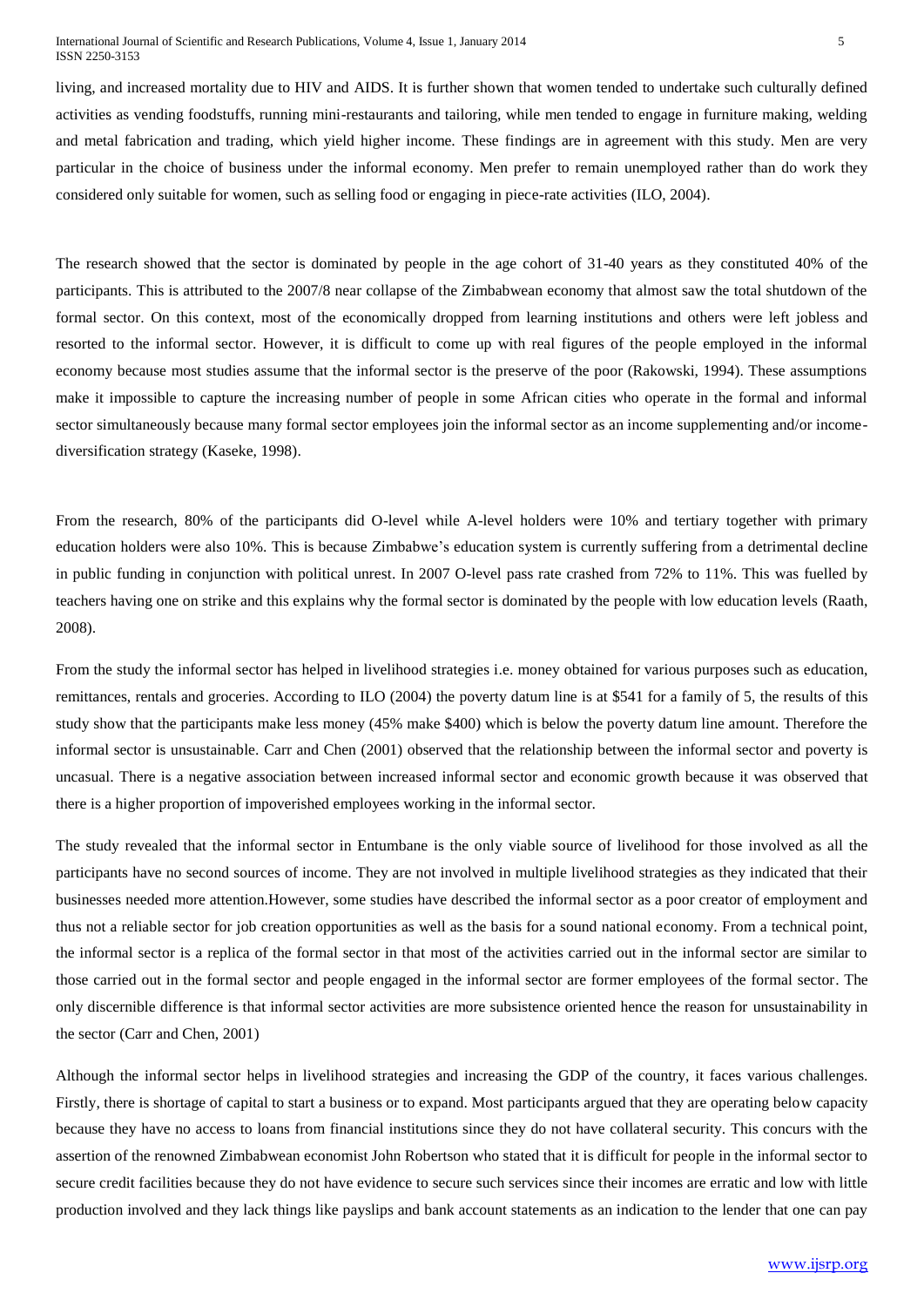or service credit facilities, (Robertson, 2013. The results of the two studies carried out in Thailand and Zambia reveal that even where micro-finance programmes exist or have existed in the past, only a very small percentage of those in the informal economy have had access to or have benefited from them (ILO, 2004). It is also shown that in Thailand most people take-out loans from friends or relatives where interest rates are lower and they also havetraditional moneylenders who charge much higher interest rates and do not hesitate to usestrong-arm tactics to ensure repayment. This is a major challenge in boosting the informal economy to be sustainable as cash inflows are erratic.

Secondly, there is high competition from unregistered operators. Many people are operating without licenses from the Bulawayo City Council (BCC). It is argued that it takes a very long time for one to get a licence, for example 4 – 6 months. The researchers observed that within the Entumbane informal economy only forty out of 51 businesses were registered with the BCC. The unregistered operators tend to sell their goods at a lower price creating stiff competition amongst other sellers. The prices of the goods of unregistered operators are very flexible because they do not pay rentals to the responsible authority.The other challenge was the lack of built in structures for unfavourable weather conditions and government loans of funds to hoard the goods.

According to Timalsina (2007) urban street vending is not only a source of employment but it provides affordable goods and services to the majority of the urban poor. This implies that the government through the Ministry of Small and Medium enterprises can mobilise and organise informal economy participants into industrial business associations (Informal Sector Associations – ISAs). Efforts have been made to come up withthe Zimbabwe Apex of Informal Sector Associations (ZAISA). The idea was to co-ordinate all stakeholders in the informal economy, ranging from Finance Institutions, Training Providers, and Suppliers of Technology to organised markets and to link them in a manner that unlocks economies of scale and associations such as the Cross Border Traders, Tuck shop Operators, and Arts and Craft were facilitated (Kanyenze et al, 2003).A study on street vendors shows that the lower income groups spend a higher proportion of their income in making purchases from street vendors, mainly because their goods are cheap and thus affordable (Bhowmik, 2005) Therefore, urban authorities should not take street vending as an illegal and unproductive sector but as an important livelihood securing sector for the urban poor.

## CONCLUSION

The research reflected in this study was an analysis of the role of the informal economy in the livelihood of Bulawayo residents. As such, the study showed that the informal sector plays an important role as the source of livelihood for the people in Bulawayo.It has created employment, mainly for vulnerable groups of the population such as women who are disadvantaged in getting formal employment and it contributes to the GDP of the country. For most people involved in the sector it is the only source of livelihood.The informal economy faces various challenges such as shortage of capital to expand the sector, competition from unregistered operators. However the government should continue supporting the sector since it lies within the ruling Party'smanifesto which states that: "Indigenise, Empower, Employ and Develop" and the informal sector is a strong form of indigenisation.

## RECOMMENDATIONS

Based on the findings the following recommendations are made:

- The government should incorporate the informal activities into the national budget i.e. loan facilities,
- Training and education should be provided for the business entrepreneurs
- Proper structures should be provided by the local authorities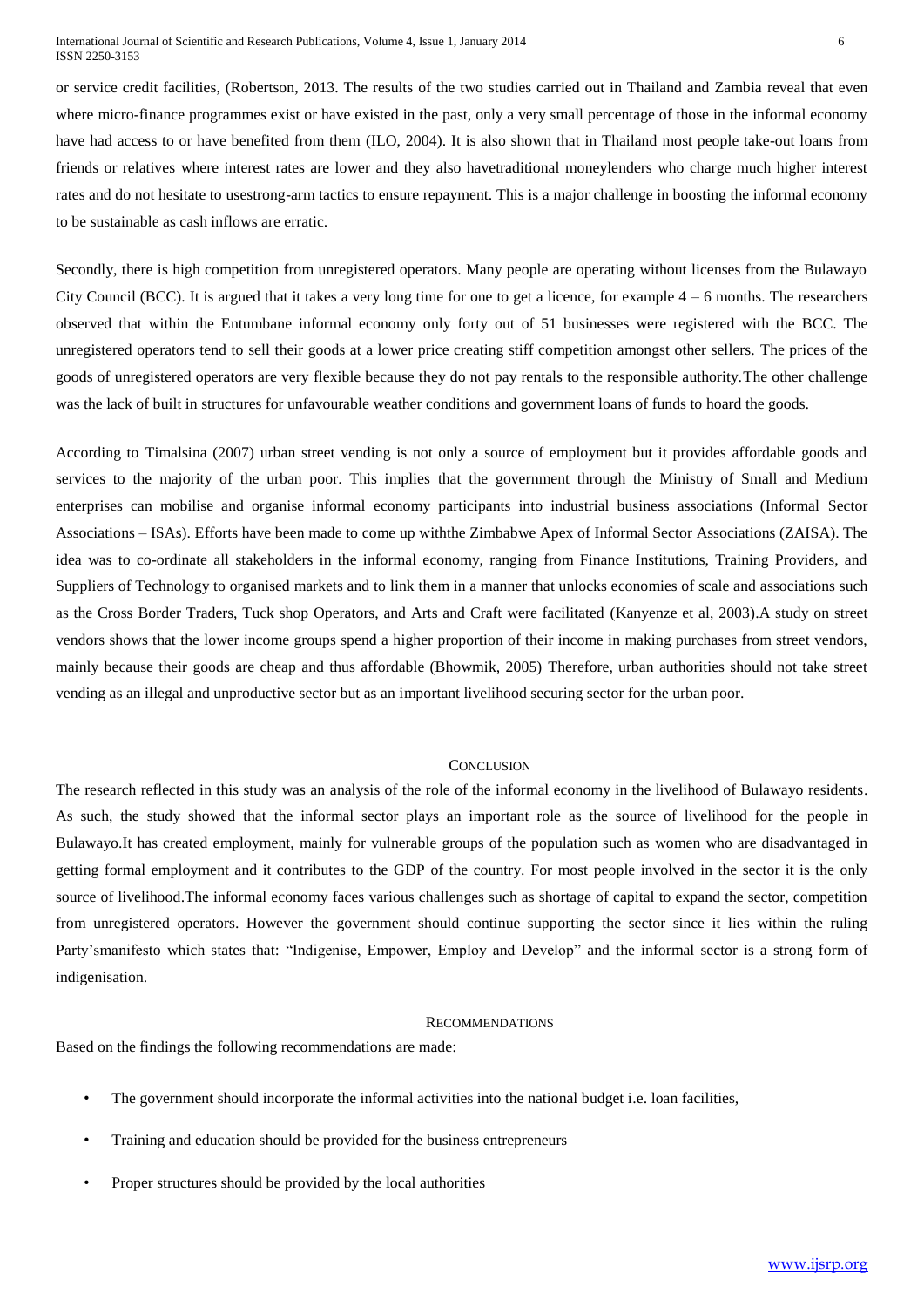International Journal of Scientific and Research Publications, Volume 4, Issue 1, January 2014 7 ISSN 2250-3153

- Vendors should join hands with stakeholders (EMA, BCC, police), in creating a safe and clean environment for business activities as the site is an environmental and health time bomb.
- The informal sector are subject to a number of constraints especially that of competition due to unregistered businesses, the researchers therefore recommend that sellers should inform the local authority of such activities in a curb to reduce corruption.

# **References**

Bhana, D., Morrel, R and Pattman, R (2009).Gender and Education in Developing Contexts: Postcolonial Reflections on Africa Springer international handouts on education.

Bhowmik, S. K. (2005), "Street Vendors in Asia: A Review", Economic and Political Weekly,May 28-June 4 pp.2256-2264, in www.worldbank.org, accessed on 12-12-06.

Carr, M and Chen, M.A. (2001). "Globalization and the Informal Economy: How Global Trade and Investment Impact on the Working Poor". Geneva, Switzerland: International Labour Office.

Castillo G, Frohlich M. and Orsatti A, 2002: "Union education for informal workers in Chikowore, E (2008). Development Perspectives in Zimbabwe: The Informal Sector as a Potential Reservoir in the National Transformation Process,Zimbabwe

Ellis, F. (2000), Rural Livelihoods and Diversity in Developing Countries Oxford: Oxford University press.

Gemini (1998)Zimbabwe: A Third Nationwide Survey of Micro and Small EnterprisesUSAID, PriceWaterhouseCoopers, September.

International LabourOrganisation (ILO), 2004: "Unprotected labour: What role for unions in the informal economy?" Labour Education 2002/2 Number 127, ILO, Geneva.

Kanyenze, G., T. Chitiyo., T. Mahere., T. Makwavarara., P. Mbire and E. Moyo (2003) Giving Voice to the Unprotected Workers in the Informal Economy in Africa: The case of Zimbabwe: Paper Prepared for the ILO/SRO

Kasanzu, E and Chiutsi, N "Imports have negative impact on milling companies" Sunday News 27

Kaseke, Edwin. 1998. Structural adjustment programmes and the problem of urban poverty: an African perspective. International Social Work41(3):311-320

Kitchin, R. and Tate, J. (2000), Conducting Research into Human Geography: Theory, Methodology and PracticePearson Education Limited, Edinburgh Gate, England.

Masvora, G "Stop harassing informal traders" Sunday News 27 October-2 November 2013

Mugisha, P. T. (2000), The Role of Informal Sector (Micro Enterprises) in Development, A Case Study of Katwe Small Metal Industries in Kampala (Uganda)Master Thesis in Development Studies, Specialising in Geography, NTNU, Trondheim Norway.